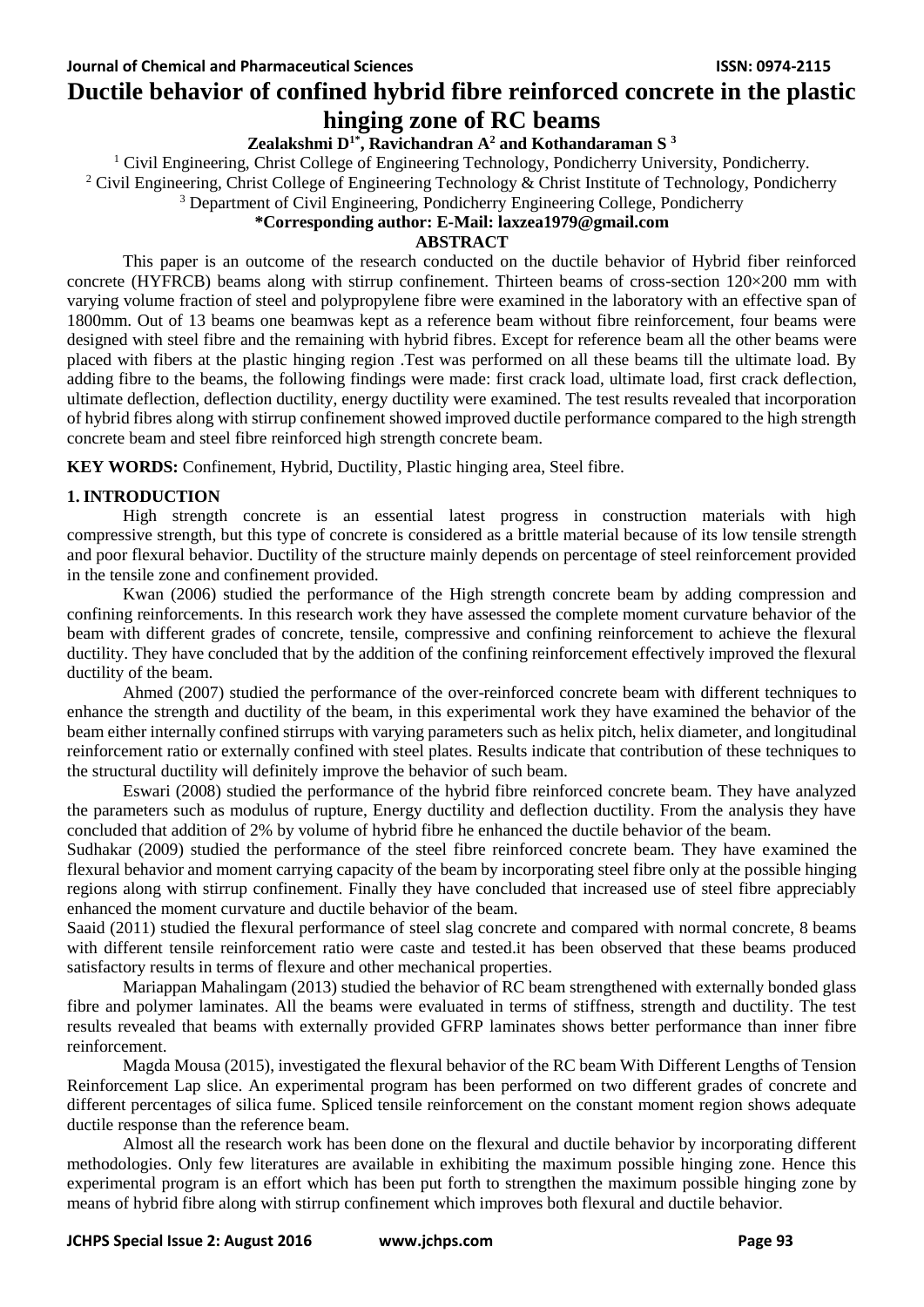# **Journal of Chemical and Pharmaceutical Sciences ISSN: 0974-2115 2. MATERIALS AND METHODS**

The cement used in concrete was ordinary Portland cement 53 grade as per IS 12269-1987, and sand used was local river sand and the coarse aggregate whose maximum size is 12.5mm.

Commercially available micro silica grade 920 (Undensified 920 D) has been used in this study as a mineral admixture. A high-range water-reducing admixture [hyper-plasticizer] by a trade name classic super flow SP (Naphthalene Sulphonate) was used during mixing operations to ensure proper workability.

The properties of steel and polypropylene fibre used in this investigation are presented in Table 1. The dramix steel fibre of length 35mm having hooked ends with an aspect ratio of 65 and polypropylene fibre of length 12.5mm were used in this investigation.

| <b>Fibre Properties</b> | <b>Fibre Details</b> |                |  |  |  |  |
|-------------------------|----------------------|----------------|--|--|--|--|
|                         | polypropylene        | <b>Steel</b>   |  |  |  |  |
| Length (mm)             | 12.5                 | 35             |  |  |  |  |
| Shape                   | Straight             | Hooked at ends |  |  |  |  |
| Size / Diameter (mm)    | 0.05                 | $0.55$ mm      |  |  |  |  |
| <b>Aspect Ratio</b>     |                      | 65             |  |  |  |  |
| Density (kg / $m^3$ )   | 910                  | 7850           |  |  |  |  |
| Specific Gravity        | 0.90-0.92            |                |  |  |  |  |
| Young's Modulus (GPa)   | 3.70                 | 210            |  |  |  |  |
| Tensile strength (MPa)  | 330                  | 532            |  |  |  |  |

| Table.1. Properties of fibre used in study |  |  |  |  |
|--------------------------------------------|--|--|--|--|
|                                            |  |  |  |  |

**Preparation of test specimen:** The test program was designated to study the performance of high-strength fibre reinforced concrete with and without fibre with varying volume fractions such as 0.5%, 1.0%, 1.5% & 2.0%. In this research work four high-strength concrete beams reinforced with continuous bars and with steel fibre and eight high strength hybrid fibre combination of steel-polypropylene reinforced concrete beams were tested together with one high-strength reinforced concrete beam without fibre. The beam specimens were cast in batches using wooden mould and these moulds were arranged to conserve the precise size of the beam. At the outset oil was applied on all the sides of the mould before placing reinforcement. Later, to maintain an effective depth of the beam a cover block was placed at the bottom of the mould. Next, a concrete mix with three different batches were prepared and placed at the critical section using hybrid fibres in different volume fractions simultaneously on two sides without adding fibres. Further, compaction is done uniformly using needle vibrator. The beam specimens were demoulded after 24 hours of casting and finally curing was done in a regular basis.

**Testing of Beams:** All the beams were tested, under third-point loading as per ASTM C 78 in a loading frame of 750 KN capacity and 150mm bearing was specified on both the ends, with the effective span of 1800mm. Mid span deflection are measured and also at the load points using mechanical dial gauges of 0.01mm precision. Two dial gauges were placed on the compression side of the beam and above the supports to measure slope at the ends. Specifically designed mechanical gauges are provided to measure the deflection at the ultimate loads. The strain value of each beam is measured using demountable mechanical gauge. The crack widths are observed by means of a crack detection microscope with the least count of 0.02mm. Crack initiation and propagation was also examined during testing.

# **3. RESULTS**

The test results which includes first crack load, ultimate load, deflection at first crack load and ultimate load for all the beams were tabulated in Table2. A graph was plotted from the load deflection values and with reference to that deflection ductility and energy ductility was calculated and represented in Fig.1

# **DISCUSSION**

- From the experimental results it was noticed that the moment carrying capacity of the beam shows significant increases with increase in strength and volume fraction of the steel and polypropylene fibre when compared to reference beam (without fibre) and beam with steel fibre.
- Incorporation of hybrid fibre (Steel &Polypropylene) along with stirrup confinement in high Strength concrete beams improved load deflection behavior.
- HSC beam with higher percentage of steel more than limiting percentage in the tensile zone can be made to develop ductile failure by the hybrid fibre.
- Improvement in curvature is found about 167% by the addition of hybrid fibres than steel fibre is 135% and high strength over reinforced concrete.
- The high-strength hybrid fibre reinforced concrete beams exhibit greater reduction in crack width at all load levels when compared to the steel fibre and the reference beam.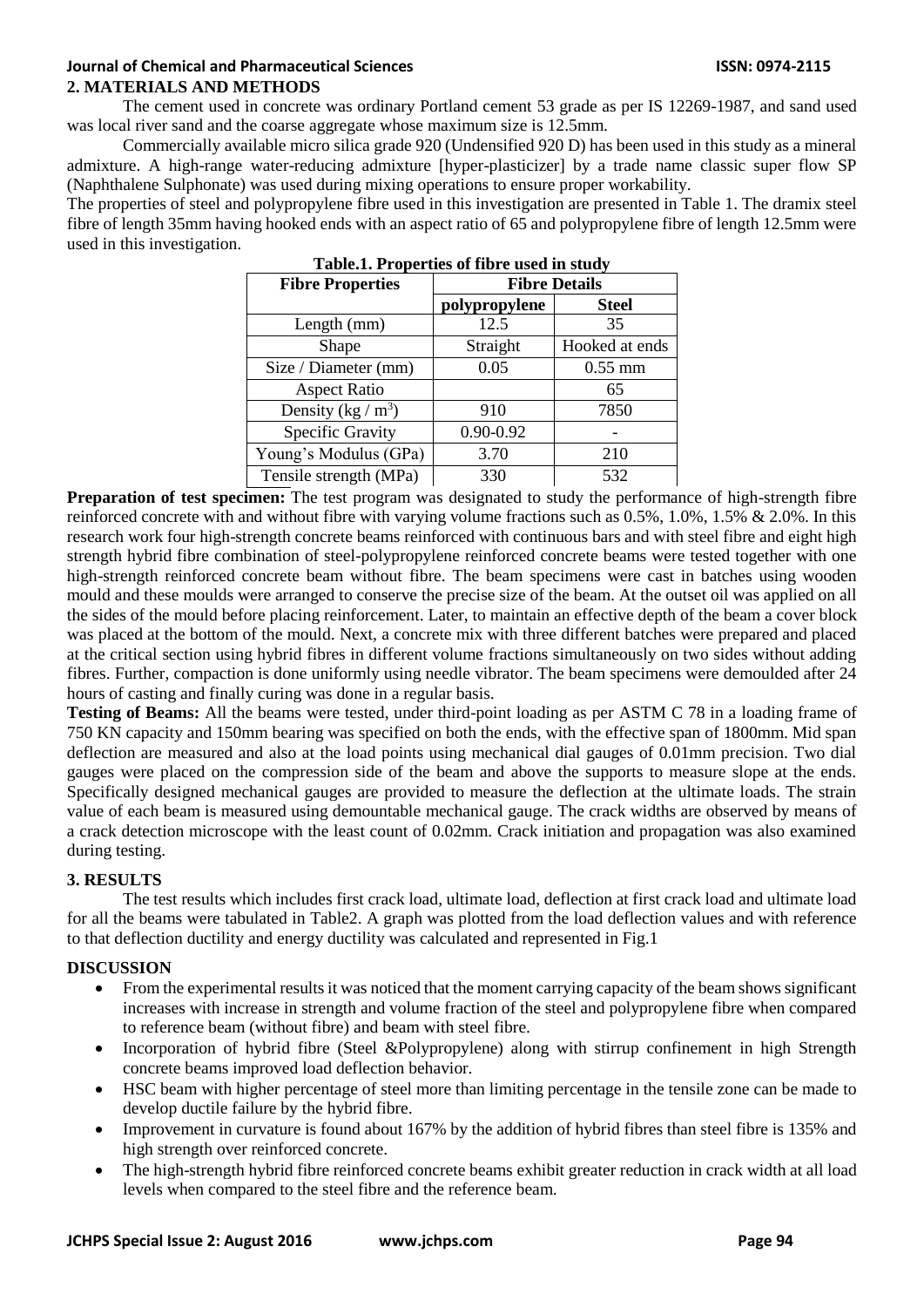## **Journal of Chemical and Pharmaceutical Sciences ISSN: 0974-2115**

 The maximum reduction in crack width at ultimate load was found to be 87.65% when compared to the reference beam and 85% when compared to the high-strength steel fibre reinforced concrete beam containing 100% steel fibres.



Displacement Ductility Denergy Ductility

**Figure.1. Ductility of beam specimens**

| Table.2. Test results of beam specimen |                    |                 |                 |                   |                   |                |                     |                  |
|----------------------------------------|--------------------|-----------------|-----------------|-------------------|-------------------|----------------|---------------------|------------------|
| <b>Beam Designation</b>                | <b>First Crack</b> | <b>Ultimate</b> | <b>Ultimate</b> | <b>Deflection</b> | <b>Deflection</b> | <b>Maximum</b> | <b>Displacement</b> | <b>Energy</b>    |
|                                        | Load(KN)           | Load(K)         | moment          | at First          | at Ultimate       | <b>Crack</b>   | <b>Ductility</b>    | <b>Ductility</b> |
|                                        |                    | N)              | (KNm)           | Crack             | Load(mm)          | Width(mm)      |                     |                  |
|                                        |                    |                 |                 | Load(mm)          |                   |                |                     |                  |
| RB                                     | 12                 | 135.1           | 40.17           |                   | 20.59             | 1.62           | 2.94                | 6.56             |
| F 0.5 S 100 / P 0                      | 20.52              | 136.78          | 40.89           | 4.99              | 25.5              | 0.65           | 5.11                | 10.23            |
| F 0.5 S 80 / P 20                      | 21.56              | 137.11          | 41.04           | 4.87              | 29.01             | 0.51           | 5.96                | 10.12            |
| $F$ 0.5 S 60 / P 40                    | 21.53              | 136.91          | 40.95           | 4.66              | 29.95             | 0.53           | 6.43                | 12.56            |
| F 1.0 S 100 / P 0                      | 22.61              | 137.43          | 41.27           | 4.56              | 30.98             | 0.46           | 6.79                | 12.34            |
| F1.0 S80/P20                           | 22.26              | 141.75          | 42.57           | 5.23              | 35.89             | 0.43           | 6.86                | 12.87            |
| F 1.0 S 60 / P 40                      | 22.65              | 144.35          | 43.35           | 5.21              | 35.99             | 0.42           | 6.91                | 13.56            |
| F1.5 S100 / P0                         | 23.42              | 149.48          | 44.89           | 4.91              | 33.75             | 0.32           | 6.87                | 14.87            |
| F1.5 S80/P20                           | 23.5               | 150.85          | 45.12           | 4.84              | 35.3              | 0.27           | 7.29                | 14.56            |
| F 1.5 S 60 / P 40                      | 23.03              | 149.18          | 44.8            | 5.26              | 39.34             | 0.28           | 7.48                | 14.2             |
| F 2.0 S 100 / P 0                      | 24.25              | 155.24          | 46.62           | 5.52              | 38.23             | 0.23           | 6.93                | 13.87            |
| F 2.0 S 80 / P 20                      | 24.95              | 158.57          | 47.62           | 5.71              | 44.95             | 0.21           | 7.87                | 16.34            |
| F 2.0 S 60 / P 40                      | 23.89              | 156.9           | 47.12           | 5.73              | 43.25             | 0.2            | 7.55                | 15.98            |

# **4. CONCLUSION**

- An amount of 12% of silica fume as replacement of cement shows improved performances in terms of strength.
- The confinement provided along the length of the beam significantly increases the first crack load, more number of cracks and better crack transmission especially in the area of maximum possible hinging zone
- By providing higher percentage of steel shows improvement in load carrying capacity and the ultimate load.
- Incorporation of hooked end steel fibres plays vital role in enhancement of flexural behavior.
- The HYFRC beam reveals greater ductility than that of the steel fibre reinforced concrete beam and high strength concrete beam.
- Increment in Deflection ductility and Energy ductility is observed.
- From the results it was observed that the consequence of utilizing hybrid fibre along with stirrups shows better performance in terms of ductility.
- Hence the mode of the failure has been changed from brittle to ductile failure even though the beam is an over reinforced one.

### **REFERENCES**

Ahmed M.M, Farghal O.A, Nagah A.K and A. A. Haridy A.A, Effect Of Confining Method On The Ductility Of Over-Reinforced Concrete Beams, Journal of Engineering Sciences, Assiut University, 35 (3), 2007, 617-633.

Eswari S, Raghunath P.N and Suguna K, Ductility Performance of Hybrid Fibre Reinforced Concrete, American Journal of Applied Sciences, 5 (9), 2008, 1257-1262.

Kwan AKH, Chau SL and Au FTK, Improving flexural ductility of high-strength concrete beams, Citation Proceedings of the Institution of Civil Engineers, Structures and Buildings, 159 (6), 2006, 339-347.